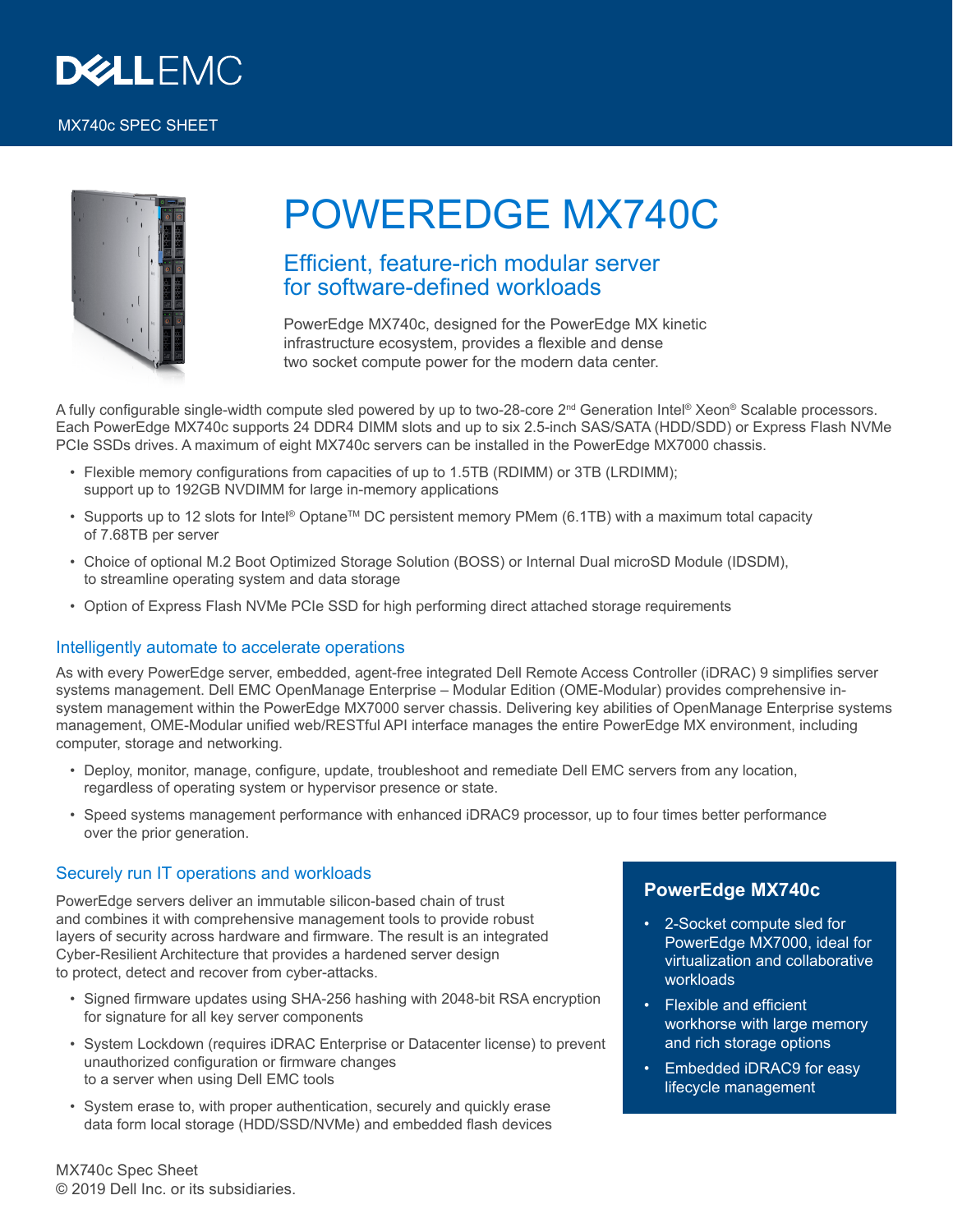| PowerEdge MX740c                   |                                                                                                                                                                                                                                                                                                                                                          |                                                                                                                                                                                     |
|------------------------------------|----------------------------------------------------------------------------------------------------------------------------------------------------------------------------------------------------------------------------------------------------------------------------------------------------------------------------------------------------------|-------------------------------------------------------------------------------------------------------------------------------------------------------------------------------------|
| <b>Features</b>                    | <b>Technical Specification</b>                                                                                                                                                                                                                                                                                                                           |                                                                                                                                                                                     |
| Processor                          | One or two 2 <sup>nd</sup> Generation Intel™ Xeon™ Scalable Processors, up to 28 cores per processor<br>Intel® C628 Chipset with optional Intel® QuickAssist Technology                                                                                                                                                                                  |                                                                                                                                                                                     |
| Memory                             | 24 DIMM slots in total; supports DDR4 RDIMMs, LRDIMMs; up to 2933 MT/s speed,<br>1.5TB maximum (RDIMM), 3TB maximum (LRDIMM)                                                                                                                                                                                                                             |                                                                                                                                                                                     |
| <b>Persistent Memory</b>           | 12 DIMM slots support NVDIMM-N; up to 2933 MT/s, 192GB maximum<br>Supports up to 12 slots for Intel® Optane™ DC persistent memory PMem (6.1TB) with a maximum<br>total capacity of 7.68TB per server                                                                                                                                                     |                                                                                                                                                                                     |
| Availability                       | ECC                                                                                                                                                                                                                                                                                                                                                      |                                                                                                                                                                                     |
| Controllers                        | Internal controllers: S140 Software RAID, HBA330 Internal SAS HBA, PERC H730P Adapter,<br>PERC H745P Adapter, HBA330 mini-mezzanine SAS HBA<br>Internal boot options: Choice of optional Boot Optimized Storage Solution (BOSS) (2 X M.2 SDDs)<br>or Internal Dual SD Module (IDSDM)                                                                     |                                                                                                                                                                                     |
| Drive Bays                         | Front: Up to 6 x 2.5" SAS/SATA (HDD/SDD) or NVMe PCIe SSD                                                                                                                                                                                                                                                                                                |                                                                                                                                                                                     |
| <b>Power Supplies</b>              | MX7000 chassis: up to 6 3000W; PSU and grid redundancy support                                                                                                                                                                                                                                                                                           |                                                                                                                                                                                     |
| Fans                               | MX7000 chassis: 5 rear and 4 front-accessible hot-swap fans                                                                                                                                                                                                                                                                                              |                                                                                                                                                                                     |
| Dimensions (LxWxD)                 | 620.35mm (24.2 inches) x 250.2mm (9.8 inches) x 42.14mm (1.65 inches)                                                                                                                                                                                                                                                                                    |                                                                                                                                                                                     |
| Embedded mgmt                      | MX7000 chassis: OpenManage Enterprise Modular Edition (OME-Modular);<br>up to 2 redundant MX9002m management modules<br>Unified control: single management point for server, storage and networking<br>Intelligent automation: Operational template methodology and comprehensive RESTful API<br>Quick Sync 2 Bluetooth Low Energy (BLE)/wireless module |                                                                                                                                                                                     |
|                                    | On compute sled:<br>As every other PowerEdge server, the Integrated Dell Remote Access Controller (iDRAC) 9<br><b>iDRAC</b> Direct<br><b>iDRAC RESTful API with Redfish</b>                                                                                                                                                                              |                                                                                                                                                                                     |
| OpenManage™ SW                     | OpenManage Enterprise                                                                                                                                                                                                                                                                                                                                    | OpenManage Mobile (OMM)<br>OpenManage Power Center (OMPC)                                                                                                                           |
| Integrations &<br>Connections      | Integrations:<br>Microsoft <sup>®</sup> System Center<br>VMware® vCenter™<br>BMC Software (available from BMC)<br>Ansible by Red Hat                                                                                                                                                                                                                     | Connections:<br>Nagios Core and Nagios XI<br>Oracle Enterprise Manager<br>Microfocus Operations Manager (OM) and Operations<br>Manager i (OMi)<br><b>IBM Tivoli Netcool/OMNIbus</b> |
| Security                           | TPM 1.2/2.0 (optional)<br>Cryptographically signed firmware<br><b>Silicon Root of Trust</b>                                                                                                                                                                                                                                                              | Secure Boot<br>System Lockdown (requires iDRAC Enterprise or<br>Datacenter)<br><b>System Erase</b>                                                                                  |
| Embedded NIC                       |                                                                                                                                                                                                                                                                                                                                                          |                                                                                                                                                                                     |
| <b>Networking Options</b><br>(NDC) | MX7000 chassis Fabric options: up to 2 pairs redundant general purpose switch or pass-through modular bays<br>(Fabrics A and B); redundant pair of storage specific switch bays (Fabric C)<br>Up to 25GbE, 32Gbps Fibre Channel, 12Gbps SAS                                                                                                              |                                                                                                                                                                                     |
| <b>GPU Options</b>                 |                                                                                                                                                                                                                                                                                                                                                          |                                                                                                                                                                                     |
| <b>Front Ports</b>                 | 1 USB 3.0 port external port                                                                                                                                                                                                                                                                                                                             |                                                                                                                                                                                     |
| <b>Internal Ports</b>              | 1 x USB 3.0 internal port                                                                                                                                                                                                                                                                                                                                |                                                                                                                                                                                     |
| Video                              | Integrated VGA controller in iDRAC, VGA over LAN                                                                                                                                                                                                                                                                                                         |                                                                                                                                                                                     |
| PCIe                               | 2 PCIe 3.0 x 16 mezzanine slots (Fabric A and B)<br>1 PCIe 3.0 x 16 mini-mezzanine slot (Fabric C)                                                                                                                                                                                                                                                       |                                                                                                                                                                                     |
| <b>OS</b>                          | Canonical <sup>®</sup> Ubuntu <sup>®</sup> Server LTS<br>Citrix Hypervisor <sup>™</sup><br>Microsoft Windows Server <sup>®</sup> with Hyper-V<br>Red Hat® Enterprise Linux                                                                                                                                                                               | SUSE <sup>®</sup> Linux Enterprise Server<br>VMware® ESXi®<br>For specifications and interoperability details,<br>see Dell.com/OSsupport.                                           |